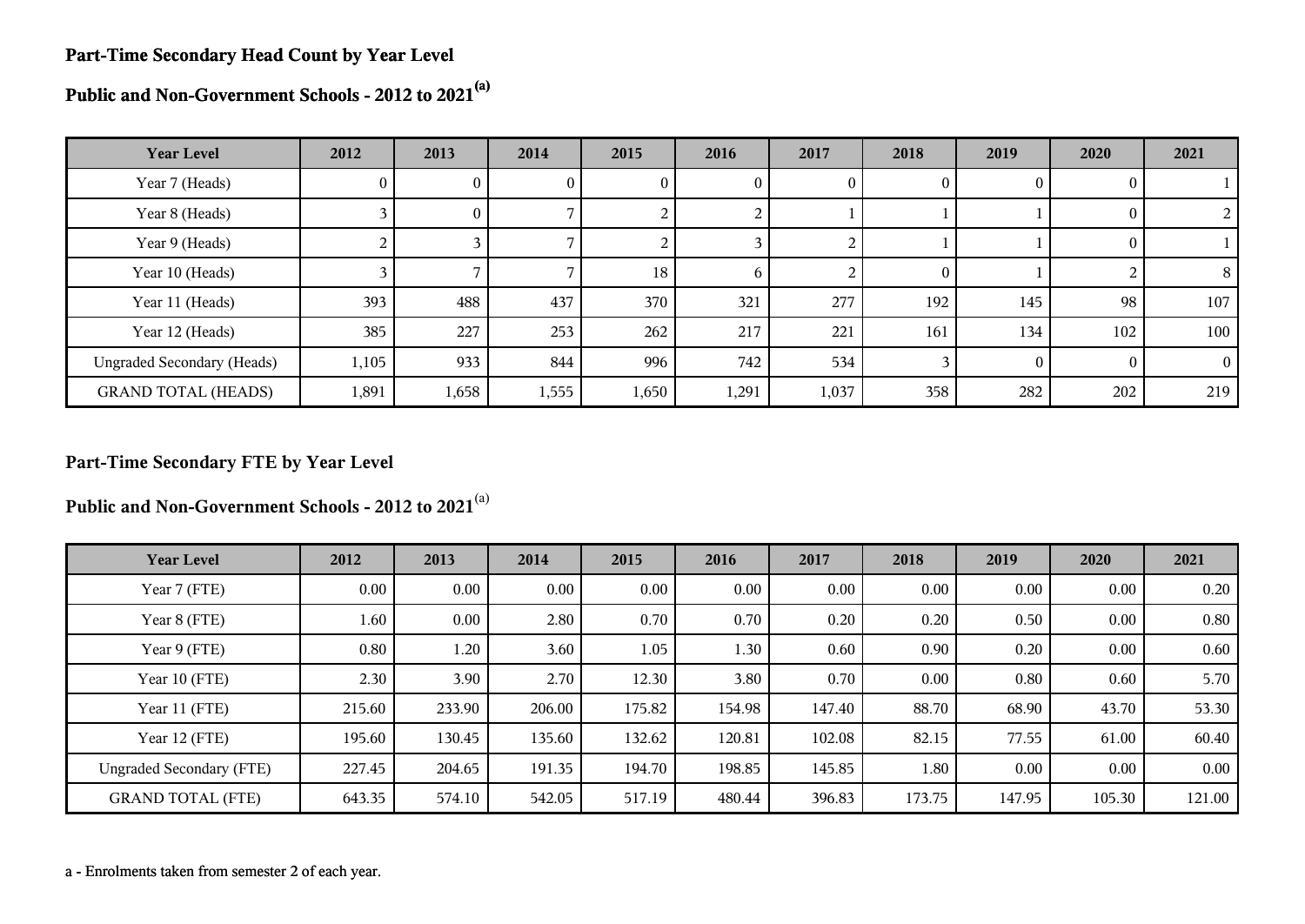## **Part-Time Secondary Head Count by Year Level**

**Public Schools - 2012 to 2021(a)**

| <b>Year Level</b>                 | 2012  | 2013         | 2014         | 2015  | 2016  | 2017           | 2018 | 2019     | 2020             | 2021     |
|-----------------------------------|-------|--------------|--------------|-------|-------|----------------|------|----------|------------------|----------|
| Year 7 (Heads)                    | O.    |              | $\mathbf{0}$ |       |       | $\mathbf{0}$   |      | $\theta$ |                  | $\theta$ |
| Year 8 (Heads)                    |       | U.           |              |       | 0     | $\mathbf{0}$   |      | $\theta$ | 0                |          |
| Year 9 (Heads)                    | 4     |              |              |       |       | $\overline{0}$ |      | $\theta$ | $\boldsymbol{0}$ |          |
| Year 10 (Heads)                   |       | <sub>b</sub> | $\mathbf b$  | 14    |       |                |      |          |                  | 6        |
| Year 11 (Heads)                   | 386   | 486          | 435          | 367   | 306   | 263            | 178  | 132      | 94               | 106      |
| Year 12 (Heads)                   | 383   | 222          | 246          | 257   | 198   | 208            | 153  | 127      | 100              | 96       |
| <b>Ungraded Secondary (Heads)</b> | 1,097 | 933          | 844          | 996   | 742   | 532            |      | $\Omega$ | $\Omega$         | $\Omega$ |
| <b>GRAND TOTAL (HEADS)</b>        | 1,871 | 1,650        | 1,545        | 1,636 | 1,249 | 1,004          | 333  | 260      | 196              | 210      |

## **Part-Time Secondary FTE by Year Level**

**Public Schools - 2012 to 2021**(a)

| <b>Year Level</b>               | 2012     | 2013     | 2014   | 2015   | 2016   | 2017   | 2018   | 2019     | 2020     | 2021   |
|---------------------------------|----------|----------|--------|--------|--------|--------|--------|----------|----------|--------|
| Year 7 (FTE)                    | $0.00\,$ | $0.00\,$ | 0.00   | 0.00   | 0.00   | 0.00   | 0.00   | $0.00\,$ | 0.00     | 0.00   |
| Year 8 (FTE)                    | 0.60     | $0.00\,$ | 2.80   | 0.40   | 0.00   | 0.00   | 0.20   | 0.00     | 0.00     | 0.20   |
| Year 9 (FTE)                    | 0.80     | 1.20     | 3.60   | 0.75   | 0.70   | 0.00   | 0.90   | 0.00     | 0.00     | 0.60   |
| Year 10 (FTE)                   | 1.50     | 3.70     | 2.30   | 9.70   | 0.80   | 0.50   | 0.00   | 0.80     | 0.60     | 4.60   |
| Year 11 (FTE)                   | 210.00   | 232.70   | 204.60 | 174.22 | 143.38 | 137.00 | 77.70  | 58.90    | 40.50    | 52.50  |
| Year 12 (FTE)                   | 194.60   | 127.95   | 131.10 | 130.42 | 106.91 | 93.08  | 76.75  | 72.75    | 60.20    | 57.20  |
| <b>Ungraded Secondary (FTE)</b> | 223.45   | 204.65   | 191.35 | 194.70 | 198.85 | 144.65 | 0.00   | $0.00\,$ | $0.00\,$ | 0.00   |
| <b>GRAND TOTAL (FTE)</b>        | 630.95   | 570.20   | 535.75 | 510.19 | 450.64 | 375.23 | 155.55 | 132.45   | 101.30   | 115.10 |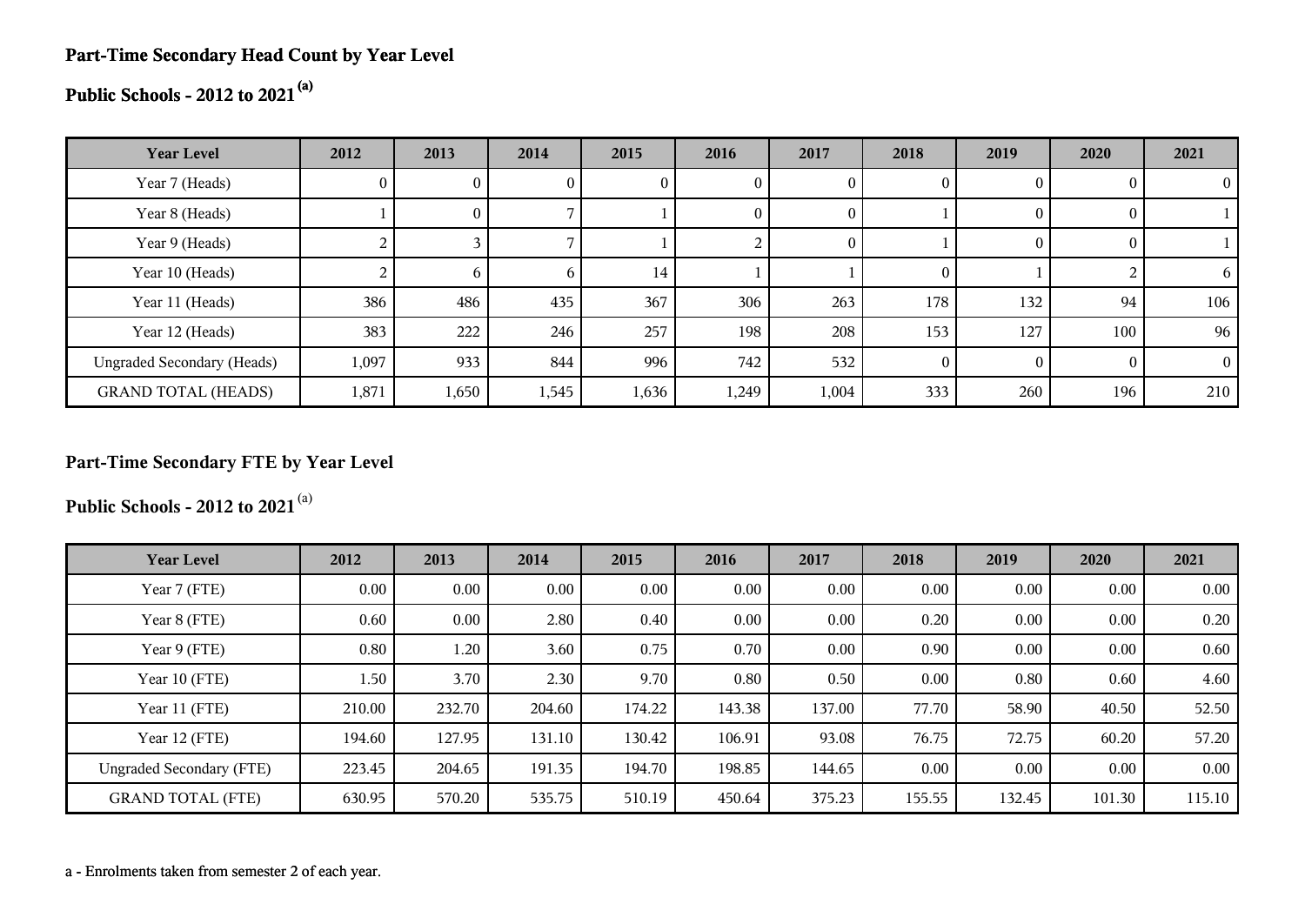#### **Part-Time Secondary Head Count by Year Level**

**Non-Government Schools - 2012 to 2021(a)**

| <b>Year Level</b>                 | 2012           | 2013 | 2014   | 2015 | 2016            | 2017            | 2018     | 2019 | 2020 | 2021     |
|-----------------------------------|----------------|------|--------|------|-----------------|-----------------|----------|------|------|----------|
| Year 7 (Heads)                    | U.             |      |        | U    |                 |                 |          |      |      |          |
| Year 8 (Heads)                    | $\overline{a}$ | 0.   | U.     |      |                 |                 | 0        |      |      |          |
| Year 9 (Heads)                    | 0              | U    | O.     |      |                 |                 | $\theta$ |      |      | $^{(1)}$ |
| Year 10 (Heads)                   |                |      |        |      |                 |                 | $\theta$ |      |      |          |
| Year 11 (Heads)                   |                |      |        |      | 15              | 14              | 14       | 13   |      |          |
| Year 12 (Heads)                   |                |      |        |      | 19 <sub>1</sub> | 13 <sub>1</sub> | 8        |      |      |          |
| <b>Ungraded Secondary (Heads)</b> | 8              |      |        |      | 0               |                 |          |      |      | 0        |
| <b>GRAND TOTAL (HEADS)</b>        | 20             | 8    | $10\,$ | 14   | 42              | 33              | 25       | 22   |      | 9        |

## **Part-Time Secondary FTE by Year Level**

**Non-Government Schools - 2012 to 2021**(a)

| <b>Year Level</b>               | 2012     | 2013     | 2014     | 2015 | 2016     | 2017  | 2018  | 2019     | 2020     | 2021 |
|---------------------------------|----------|----------|----------|------|----------|-------|-------|----------|----------|------|
| Year 7 (FTE)                    | 0.00     | $0.00\,$ | 0.00     | 0.00 | 0.00     | 0.00  | 0.00  | $0.00\,$ | $0.00\,$ | 0.20 |
| Year 8 (FTE)                    | 1.00     | $0.00\,$ | 0.00     | 0.30 | 0.70     | 0.20  | 0.00  | 0.50     | 0.00     | 0.60 |
| Year 9 (FTE)                    | $0.00\,$ | $0.00\,$ | $0.00\,$ | 0.30 | 0.60     | 0.60  | 0.00  | 0.20     | 0.00     | 0.00 |
| Year 10 (FTE)                   | 0.80     | 0.20     | 0.40     | 2.60 | 3.00     | 0.20  | 0.00  | 0.00     | 0.00     | 1.10 |
| Year 11 (FTE)                   | 5.60     | 1.20     | 1.40     | 1.60 | 11.60    | 10.40 | 11.00 | 10.00    | 3.20     | 0.80 |
| Year 12 (FTE)                   | 1.00     | 2.50     | 4.50     | 2.20 | 13.90    | 9.00  | 5.40  | 4.80     | 0.80     | 3.20 |
| <b>Ungraded Secondary (FTE)</b> | 4.00     | $0.00\,$ | $0.00\,$ | 0.00 | $0.00\,$ | 1.20  | 1.80  | $0.00\,$ | $0.00\,$ | 0.00 |
| <b>GRAND TOTAL (FTE)</b>        | 12.40    | 3.90     | 6.30     | 7.00 | 29.80    | 21.60 | 18.20 | 15.50    | 4.00     | 5.90 |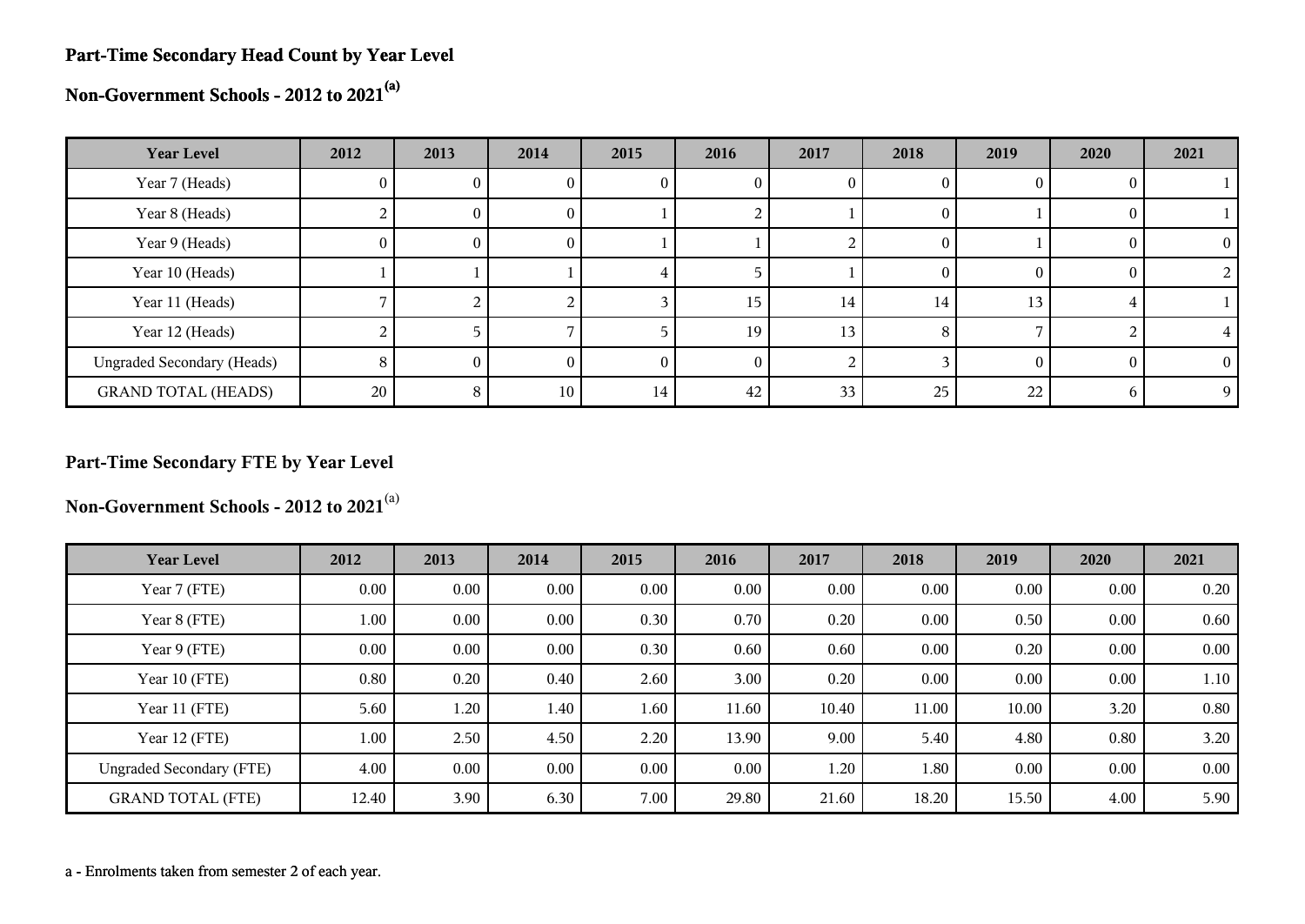#### **Part-Time Aboriginal Secondary Head Count by Year Level**

**Public and Non-Government Schools - 2012 to 2021(a)**

| <b>Year Level</b>                 | 2012     | 2013 | 2014         | 2015 | 2016 | 2017   | 2018 | 2019     | 2020 | 2021     |
|-----------------------------------|----------|------|--------------|------|------|--------|------|----------|------|----------|
| Year 7 (Heads)                    | 0        | U.   |              | U    | U    | O      |      |          |      | $\theta$ |
| Year 8 (Heads)                    | $\theta$ | O.   | h.           |      | U    | 0      |      | $_{0}$   |      | $\theta$ |
| Year 9 (Heads)                    | $\theta$ |      | <sub>b</sub> | O    |      | $_{0}$ | 0    | $_{0}$   |      | $\Omega$ |
| Year 10 (Heads)                   |          |      |              |      |      |        |      |          |      |          |
| Year 11 (Heads)                   | 10       | n.   | 8            | 8    |      |        |      |          |      |          |
| Year 12 (Heads)                   |          | n    |              |      |      |        |      |          |      |          |
| <b>Ungraded Secondary (Heads)</b> | 12       |      |              |      |      |        |      | $\Omega$ |      | $\theta$ |
| <b>GRAND TOTAL (HEADS)</b>        | 27       | 20   | 34           | 17   | 13   |        | 10   | 10       |      | 8        |

### **Part-Time Aboriginal Secondary FTE by Year Level**

**Public and Non-Government Schools - 2012 to 2021**(a)

| <b>Year Level</b>               | 2012  | 2013     | 2014     | 2015 | 2016 | 2017 | 2018 | 2019     | 2020     | 2021 |
|---------------------------------|-------|----------|----------|------|------|------|------|----------|----------|------|
| Year 7 (FTE)                    | 0.00  | $0.00\,$ | $0.00\,$ | 0.00 | 0.00 | 0.00 | 0.00 | 0.00     | 0.00     | 0.00 |
| Year 8 (FTE)                    | 0.00  | 0.00     | 2.20     | 0.40 | 0.00 | 0.00 | 0.00 | 0.00     | 0.00     | 0.00 |
| Year 9 (FTE)                    | 0.00  | 1.10     | 2.80     | 0.00 | 0.70 | 0.00 | 0.00 | 0.00     | 0.00     | 0.00 |
| Year 10 (FTE)                   | 0.60  | 3.10     | 2.10     | 2.00 | 0.60 | 0.50 | 0.00 | $0.00\,$ | 0.00     | 1.40 |
| Year 11 (FTE)                   | 6.40  | 3.35     | 3.45     | 3.70 | 1.65 | 1.60 | 1.60 | 5.00     | 0.80     | 1.80 |
| Year 12 (FTE)                   | 1.10  | 3.40     | 3.20     | 0.72 | 2.00 | 0.95 | 4.00 | 2.20     | 3.00     | 1.60 |
| <b>Ungraded Secondary (FTE)</b> | 4.40  | 0.75     | 2.25     | 0.75 | 1.50 | 0.75 | 0.00 | $0.00\,$ | $0.00\,$ | 0.00 |
| <b>GRAND TOTAL (FTE)</b>        | 12.50 | 11.70    | 16.00    | 7.57 | 6.45 | 3.80 | 5.60 | 7.20     | 3.80     | 4.80 |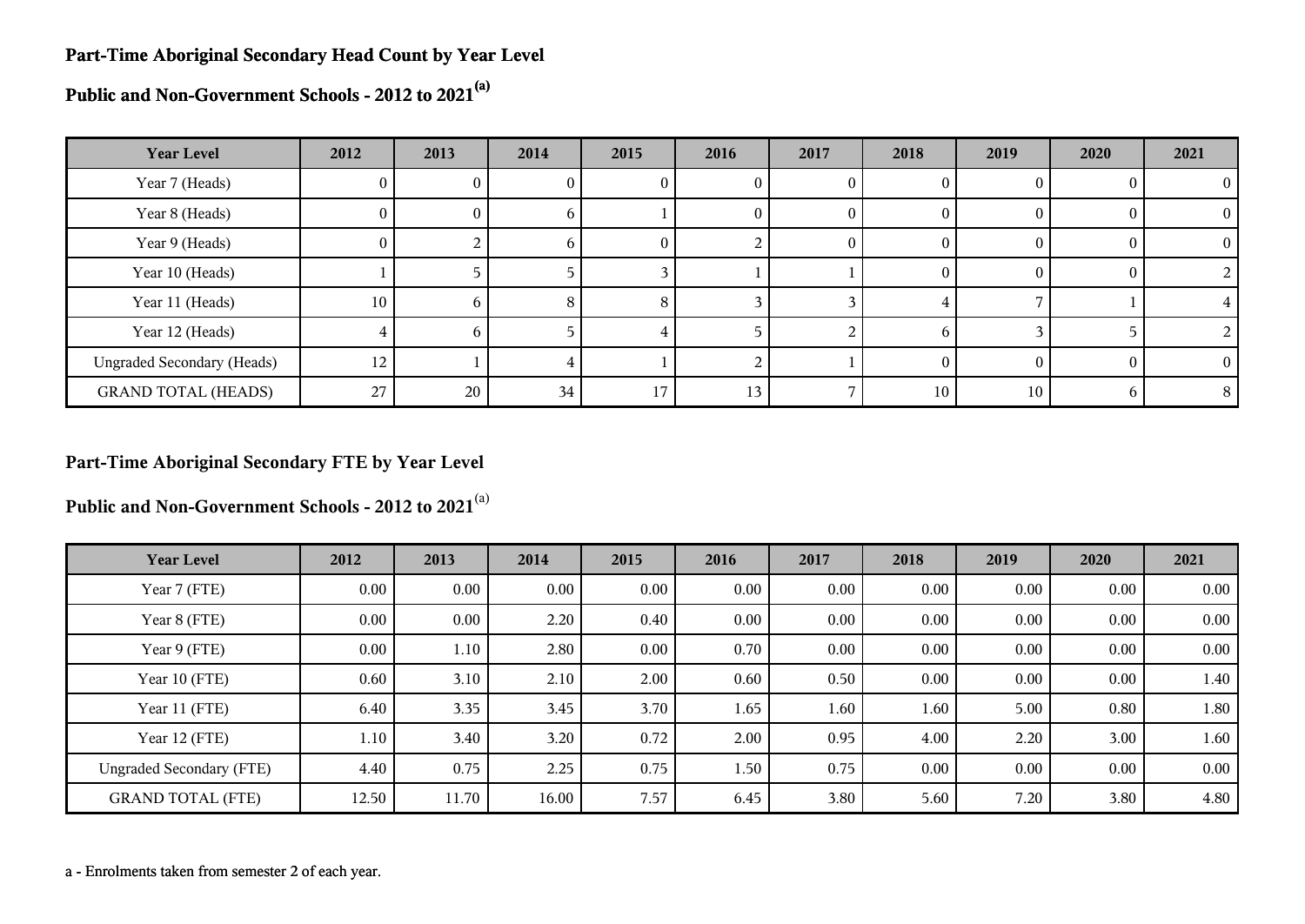### **Part-Time Aboriginal Secondary Head Count by Year Level**

# **Public Schools - 2012 to 2021(a)**

| <b>Year Level</b>                 | 2012     | 2013 | 2014         | 2015     | 2016 | 2017 | 2018     | 2019 | 2020     | 2021 |
|-----------------------------------|----------|------|--------------|----------|------|------|----------|------|----------|------|
| Year 7 (Heads)                    | U        |      |              | U        |      |      | 0        |      |          |      |
| Year 8 (Heads)                    | $\theta$ | U.   | <sub>0</sub> |          |      |      | $\theta$ |      | $\theta$ |      |
| Year 9 (Heads)                    | $\theta$ |      | h.           | 0        |      |      | $\theta$ |      | $\theta$ |      |
| Year 10 (Heads)                   |          | 4    |              | $\theta$ | U    |      | $\theta$ |      | $\theta$ |      |
| Year 11 (Heads)                   | Q.       | n    | 8            | 8        |      |      |          |      |          |      |
| Year 12 (Heads)                   |          | h.   |              |          |      |      |          |      |          |      |
| <b>Ungraded Secondary (Heads)</b> |          |      |              |          |      |      | $\theta$ |      | $\Omega$ |      |
| <b>GRAND TOTAL (HEADS)</b>        | 18       | 19   | 34           | 13       | 10   |      |          |      |          |      |

### **Part-Time Aboriginal Secondary FTE by Year Level**

**Public Schools - 2012 to 2021**(a)

| <b>Year Level</b>               | 2012     | 2013     | 2014     | 2015 | 2016 | 2017 | 2018 | 2019 | 2020     | 2021 |
|---------------------------------|----------|----------|----------|------|------|------|------|------|----------|------|
| Year 7 (FTE)                    | $0.00\,$ | $0.00\,$ | $0.00\,$ | 0.00 | 0.00 | 0.00 | 0.00 | 0.00 | 0.00     | 0.00 |
| Year 8 (FTE)                    | 0.00     | 0.00     | 2.20     | 0.40 | 0.00 | 0.00 | 0.00 | 0.00 | $0.00\,$ | 0.00 |
| Year 9 (FTE)                    | $0.00\,$ | 1.10     | 2.80     | 0.00 | 0.70 | 0.00 | 0.00 | 0.00 | $0.00\,$ | 0.00 |
| Year 10 (FTE)                   | 0.60     | 2.90     | 2.10     | 0.00 | 0.00 | 0.50 | 0.00 | 0.00 | 0.00     | 0.80 |
| Year 11 (FTE)                   | 5.60     | 3.35     | 3.45     | 3.70 | 1.05 | 1.60 | 1.60 | 3.80 | 0.80     | 1.80 |
| Year 12 (FTE)                   | 1.10     | 3.40     | 3.20     | 0.52 | 1.20 | 0.95 | 2.40 | 2.20 | 2.80     | 1.60 |
| <b>Ungraded Secondary (FTE)</b> | 0.40     | 0.75     | 2.25     | 0.75 | 1.50 | 0.75 | 0.00 | 0.00 | 0.00     | 0.00 |
| <b>GRAND TOTAL (FTE)</b>        | 7.70     | 11.50    | 16.00    | 5.37 | 4.45 | 3.80 | 4.00 | 6.00 | 3.60     | 4.20 |

a - Enrolments taken from semester 2 of each year.